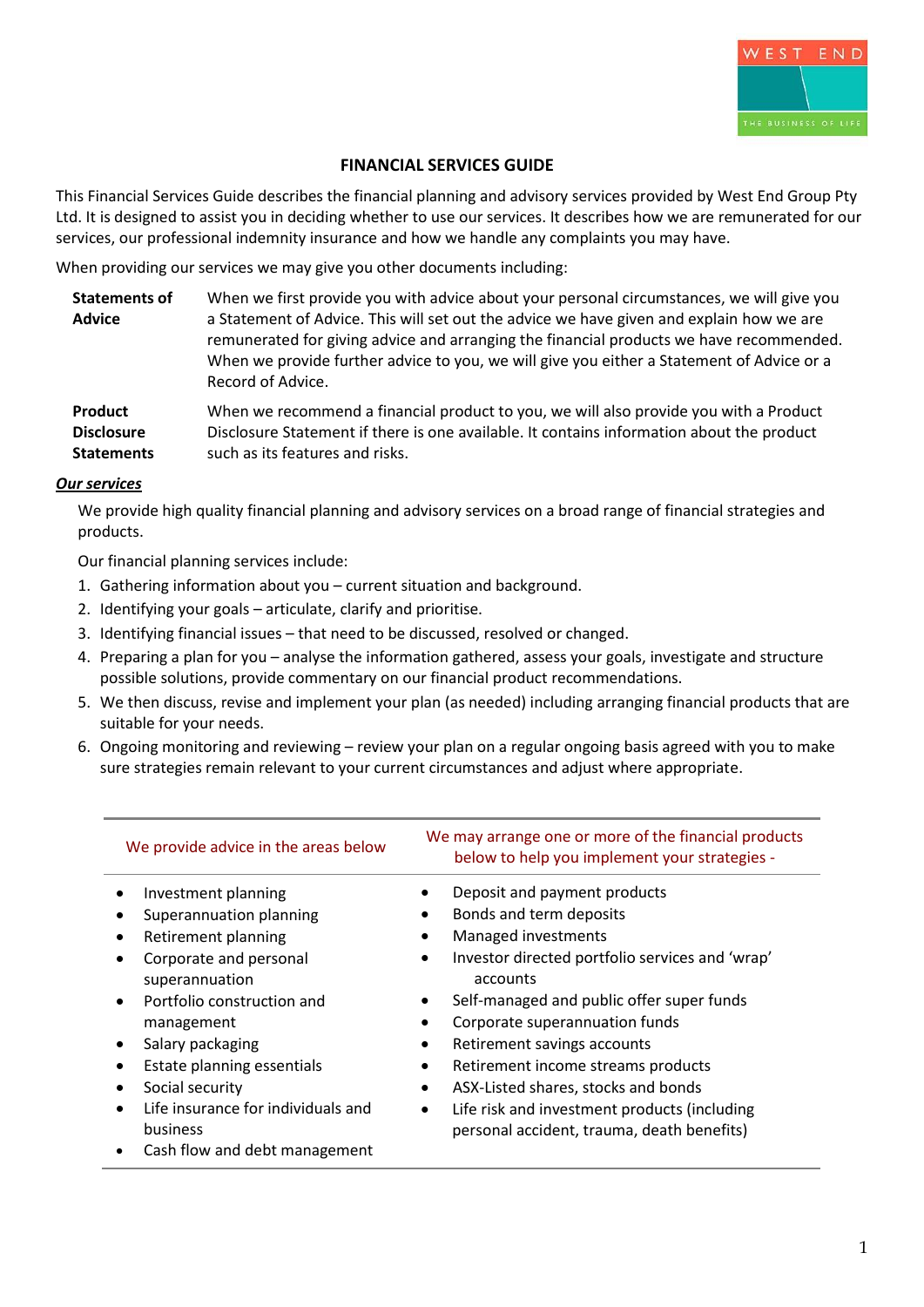Our product research considers a broad range of products and we select only those products that are worthy of recommendation to our clients. We also undertake ongoing reviews of the performance of those products to ensure they remain competitive and will meet your ongoing needs.

## *How we are organised*

West End Group Pty Ltd is an authorised representative of West End Licensee Group Pty Limited (our authorising Licensee). We, and West End Licensee Group, act for you when giving advice and making product recommendations.

## *How you can deal with us*

You can deal with us in person or by phone, fax or email. It is important that you provide us with complete and accurate information about your circumstances and you take the time to check the assumptions we have made and the basis for our advice. Otherwise the advice we give may not be appropriate for your needs.

Naturally, in the future your circumstances may change so our initial advice and recommendations may no longer be appropriate for you. We can periodically review your portfolio including your financial position, personal circumstances, financial goals and investment strategies to decide whether those strategies and goals and the financial products you hold continue to be appropriate.

You should also contact us at any time if your situation changes or you have concerns about any aspect of your situation.

### *How we are paid*

Prior to preparing any advice or providing financial services to you, we will discuss any commissions, fees and any other benefits we may receive.

### **Financial planning and investment services**

For initial strategy advice, statement of advice preparation and implementation we charge a Plan Preparation Fee starting at a minimum of \$500 up to an amount that we deem appropriate depending upon the range and complexity of the advice given.

For ongoing services we charge am ongoing fee which may be an agreed fixed price (indexed by inflation each year) or percentage based. If you agree on a percentage this is based on the assets under management, usually debited monthly from your wrap or master trust account. For example assets under management of \$200,000 and a percentage fee of 1% pa the fee pa is \$200,000 \* 1% = \$2,000 + GST. The cost of the advice will be proportional to the skill and knowledge required for the type of work, the degree of responsibility applicable to the work and the time required to prepare our advice.

Where you agree to ongoing services you may receive an annual Fee Disclosure Statement (FDS). This outlines the ongoing fees you paid in the preceding 12 months plus the services you were entitled to receive and the services you actually received.

# **Life insurance services**

If we arrange life insurance for you, we will receive a commission from the insurer with whom we place your insurance. The amount is expressed as a percentage of the premium (excluding taxes and statutory charges) and is included in the premium quoted to you. We will tell you the amounts that we will receive (or if we do not know, the way our remuneration will be calculated) when we advise you about your insurance requirements.

The following table explains the maximum commission percentages West End Licensee Group Pty Limited will be paid, and passed on to your adviser's business: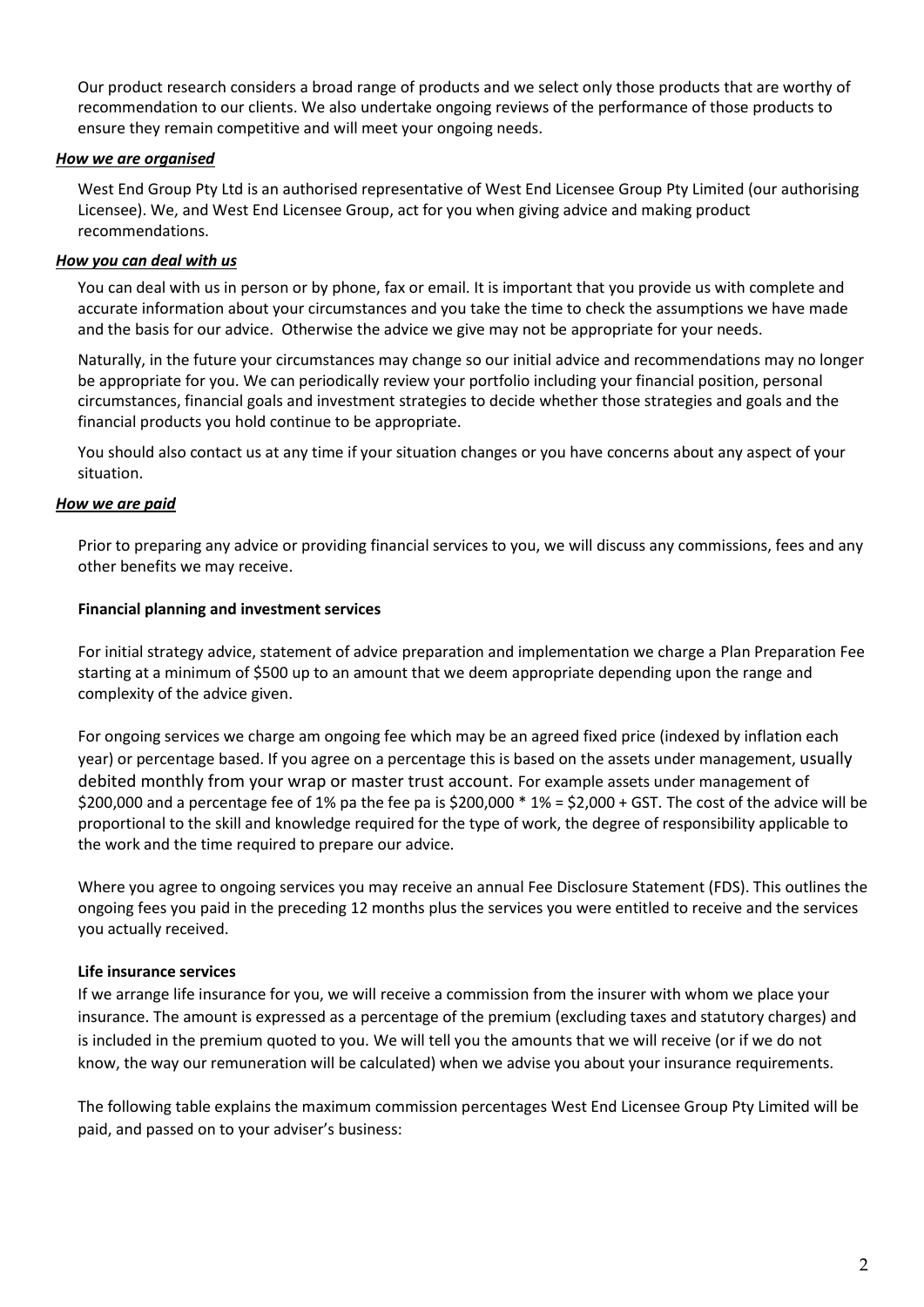| When policy or increase<br>Maximum Percentage of Premium (incl GST) |         |         |
|---------------------------------------------------------------------|---------|---------|
| commences                                                           | Initial | Ongoing |
| In 2019                                                             | 77%     | 22%     |
| In or after 2020                                                    | 66%     | 22%     |

For example; if your first year's premium was \$500 and the initial commission was 77% West End Licensee Group Pty Limited will receive \$385.

If your premium for the second and subsequent years was \$500, and the ongoing commission was 22% West End Licensee Group Pty Limited will receive \$110 per annum.

### **Rebates**

For clients to whom we provided services before 1 July 2014, we may receive an ongoing commission from some product providers (usually monthly or quarterly) over the life of the products. The amount varies depending on the product provider and the product but is up to 0.27% of funds under advice for investment services, or 5% of net increase in new annual premiums for life insurance services. We can let you know how these relate to your situation if you wish. There is no additional cost to you as these companies charge you the same amount even if they make no payments to West End Licensee Group.

For products commenced from 1 July 2014 no rebates are paid to us.

### **Non-monetary benefits**

Some product issuers may offer us or West End Licensee Group other benefits such as conference registrations, gifts/gratuities, lunches or corporate gifts. These benefits may change from year to year.

We or our advisers do not accept this type of benefit if the value is greater than \$300 in any year.

### **How we receive fees and commissions, and who we pay**

All fees and commissions are first paid to West End Licensee Group Pty Limited who then pass 100% of these to West End Group Pty Ltd.

#### **Advisers**

Our advisers are paid an annual salary. The amount depends on qualifications, experience and the level and type of work undertaken. They may also receive a performance bonus if they meet pre-set agreed key performance indicators.

#### **Referrers**

We pay a referral fee (of up to 50% of the remuneration we receive for advising you) to some businesses that refer clients to us. For example – where we pay 50% of the remuneration, then for a \$100 fee, we would pay the referrer \$50.

If you are referred by one of these businesses, we will tell you the amount that we will pay your referrer when we provide our advice.

#### *Important associations*

There are multiple shareholders of West End Group Pty Ltd. The major shareholders are, ARC Family Trust (Robert Chester) and UNAC West End Group Pty Ltd (Steven Aspland). There are other shareholders with minor holdings (including staff).

Robert Chester is the sole director of West End Group Pty. Ltd.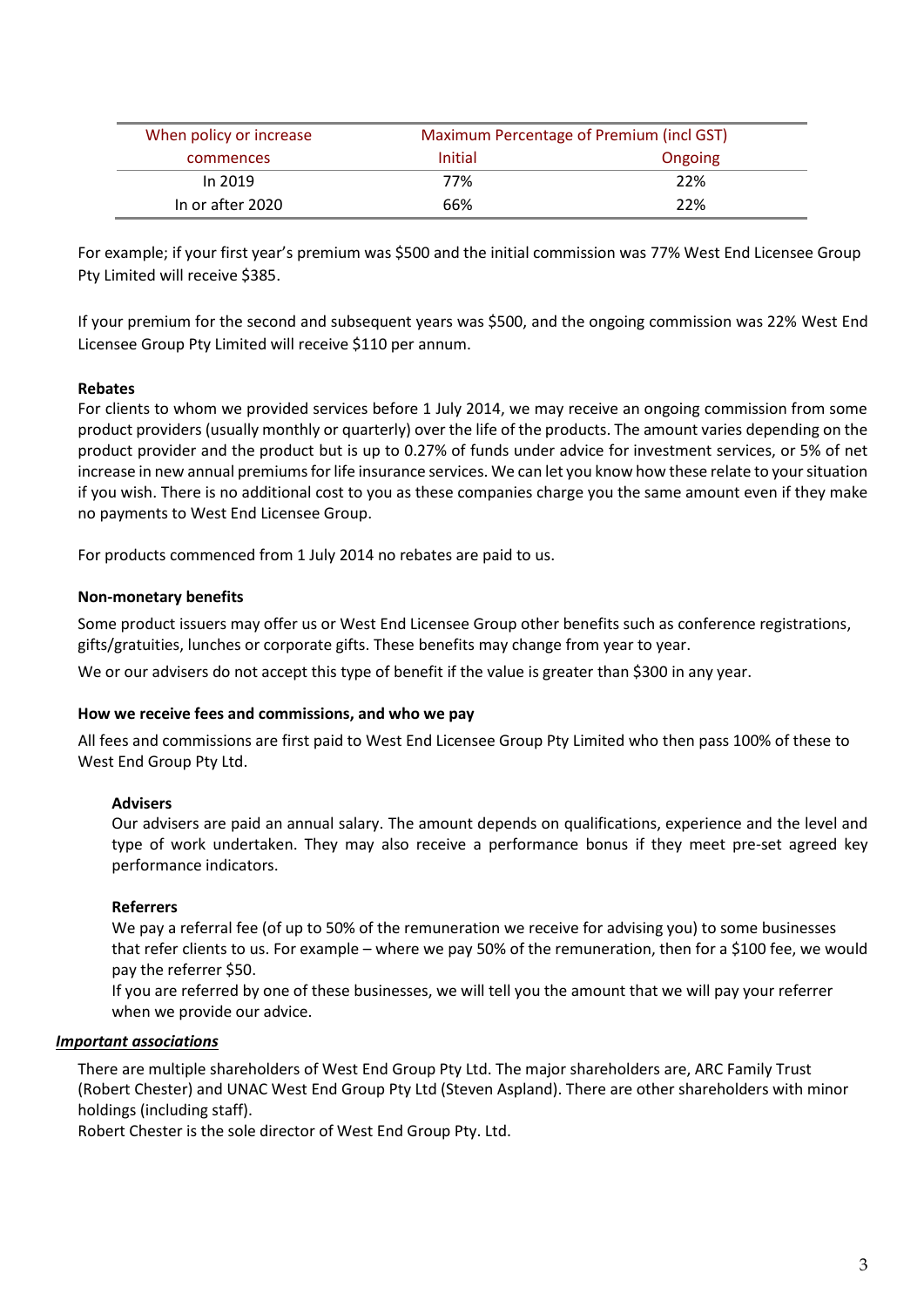# *Our professional indemnity insurance*

West End Licensee Group holds professional indemnity insurance which covers us for the cost of any errors or mistakes relating to our financial planning services. This insurance meets the requirements of the Corporations Act. It covers the services provided by our advisers, even after they cease working with us provided we notify the insurer of the claim when it arises and this is done within the relevant policy period.

## *What to do if you have a complaint*

If you wish to complain about our services, you can either discuss the matter with your adviser or contact our Complaints Officer on (02) 9451 0300. We will acknowledge receipt of your complaint within 3 business days, and attempt to resolve it within 45 days.

West End Licensee Group is a member of an external dispute resolution scheme - the Australian Financial Complaints Authority (AFCA). If you are not satisfied with the way we handle your complaint after the 45 days, you are entitled to take your complaint to them. You can contact AFCA by phone: 1800 931 678 [\(www.afca.org.au\)](http://www.afca.org.au/)

You can access this scheme for free and any decision they make is binding on us but not on you.

# *Outsourcing*

West End Group Pty Ltd has outsourcing arrangements in place with various paraplanning companies. West End Group Pty Ltd conducts thorough due diligence procedures in choosing suitable external paraplanners, to ensure we are providing the highest service suitable for our clients, without breaching our privacy policy. If you want to know any further details on the paraplanning services we use please contact your adviser.

### *How we protect your privacy*

West End Licensee Group is committed to protecting your privacy. We have a Privacy Policy which sets out how we collect, hold, use and disclose your personal information. We will collect personal information from you so that we can understand your personal situation and provide you with advice which meets your needs and objectives.

We will also collect information from you to meet our obligations under the Anti-Money Laundering and Counter-Terrorism Financing Act as well as other information so we can provide our services to you (eg your agreement to retain your tax file number).

We will generally collect this information directly from you however in some cases we will seek your authority to collect if from other parties such as your accountant or your superannuation fund.

If you do not provide us with all of the information that we request, we may not be able to provide our services to you. We will hold and use your personal information so that we can continue to provide our services to you. We will only disclose your personal information to external parties where:

- The law requires us to do so,
- You consent for us to do so, or
- It is necessary for us to provide our services to you

Our Privacy Policy contains further information on how we collect, hold, use and disclose your personal information. It also sets out how you can access the information we hold about you, how to have it corrected and how to complain where you are not satisfied with how we have handled your personal information.